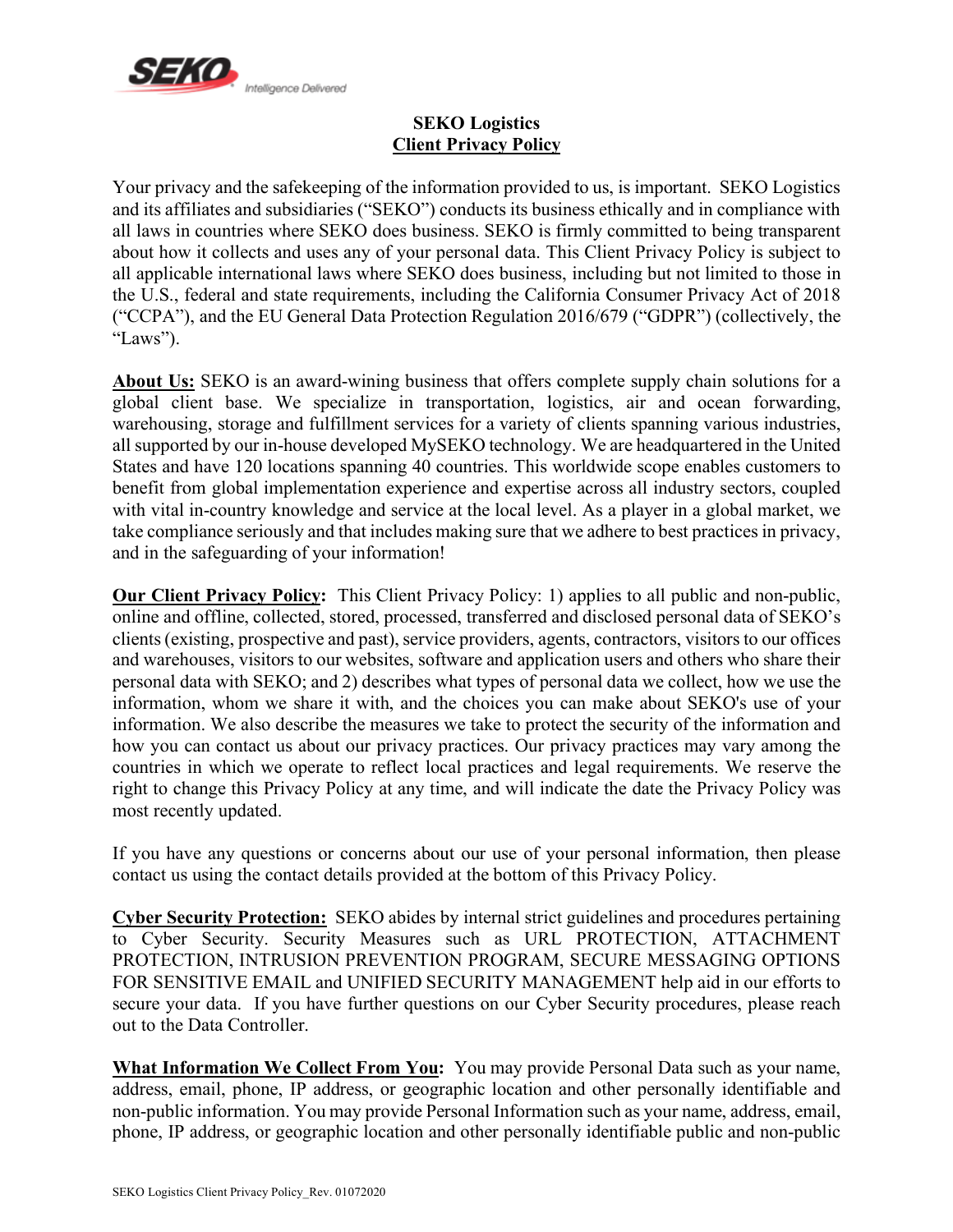

information ("Personal Information"). Note that in general, we will use the Personal Information we collect from you only for the purposes described in this Privacy Policy or for purposes that we explain to you at the time we collect your Personal Information. However, we may also use your Personal Information for other purposes that are not incompatible with the purposes we have disclosed to you if and where this is permitted by applicable data protection laws.

During the course of our relationship with you we may collect other information than that detailed in this Privacy Policy. If we ask you to provide information voluntarily then the Personal Information that you are asked to provide, and the reasons why you are asked to provide it, will be made clear to you at the point we ask you to provide your personal information. If we obtain the information from other sources, then we will only do so where we have checked that these third parties either have your consent or are otherwise legally permitted or required to disclose your personal information to us.

## **Information you may provide voluntarily.**

Some Personal Information we collect only when you provide it to us voluntarily. For example, we may have a direct relationship with you, and you may choose to provide information to us in connection with that relationship. You may choose to submit information to us, for example, in person, over the phone, through the postal mail service or electronic mail, on our website, in connection with use of our products, services or applications software, when you participate in an offer or promotion, or in connection with an actual or potential business or employment relationship with us. This Personal Information *may* include but is not limited to:

- Individual and business contact information (such as name, job title, department, company name, postal or e-mail address, and telephone or fax number).
- Shipment information (such as contact information of shipper, consignee and/or notify party, signature on delivery order, description of goods, number of pieces, weight and value of shipment) that is provided to authorities for customs and tax clearance or for security screening.
- Financial information (such as financial account information used for credit set-up and/or information that may be contained in a business credit report such as by Dun & Bradstreet).
- CCTV image, photo, and biometric data such as hand-scans, or even your signature.
- Calls with customer service and other SEKO departments may be recorded to gather information to improve our customer service. However, if you would prefer that your call was not recorded, you can opt out by stating this, or by hanging up.
- If a Client has entered into an agreement with SEKO, we will collect and maintain information about that agreement, including your organizations' payment information and information about its transactions. We also collect information to enable us to manage and deliver our services and support.

# **Information that we may collect automatically.**

- Some personal data we collect automatically when you use our website, applications software (App), or services. For more detailed information of the types and categories of information that we have collected from clients using our website, please refer to the SEKO Website Privacy & Terms of Use Policy. This is known as user-generated content and in some countries, including countries in the European Economic Area, this information may be considered Personal Information under applicable data protection laws and may include some or all of the following types of information:
	- o Your Internet Protocol (IP) address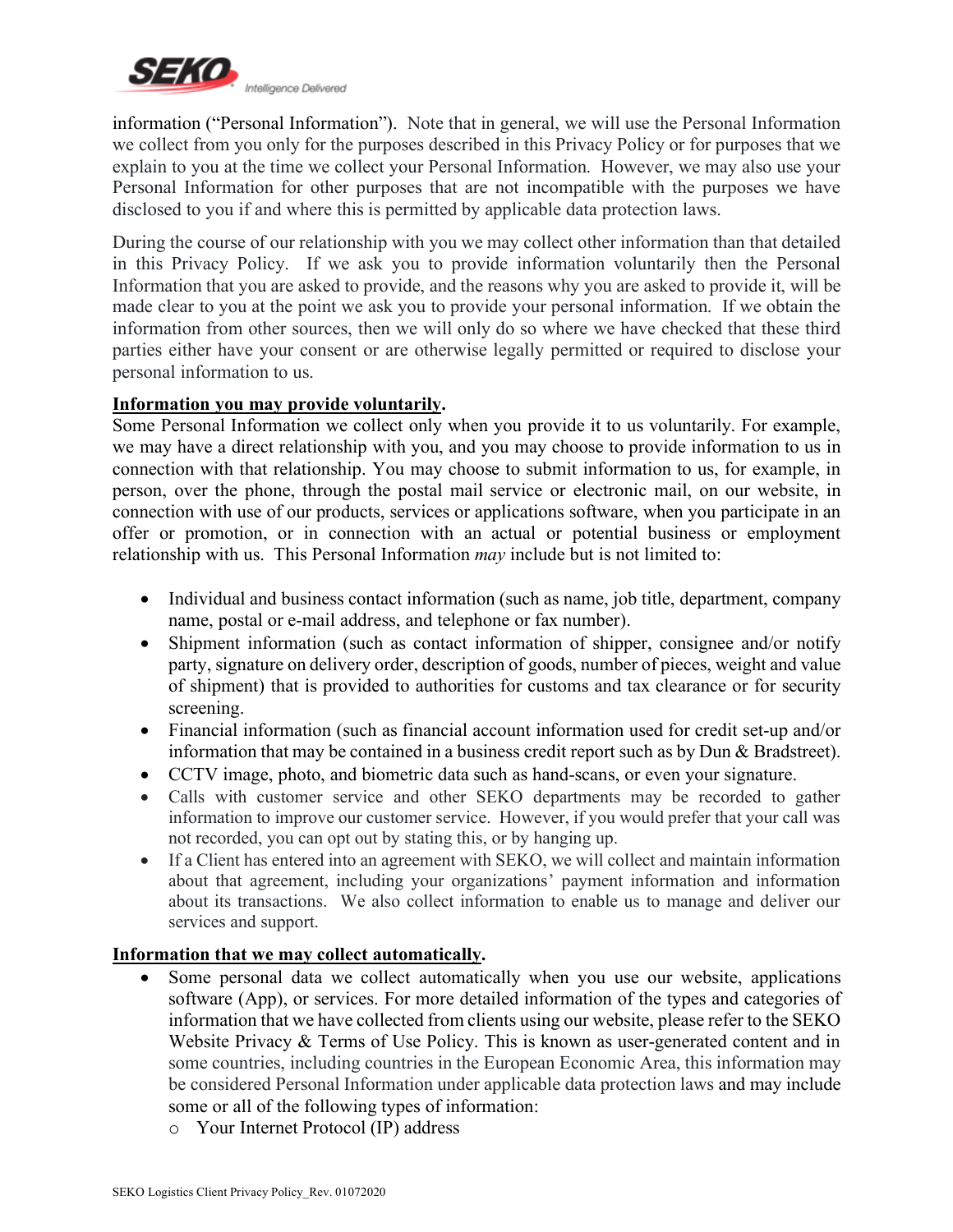

- o Identity of your Internet service provider
- o Associated device type
- o Name and version of your operating system
- o Name and version of your Internet browser
- o Date and time of visit
- o Cookie identifier (see SEKO's Cookie Statement which can be found on our website at www.sekologistics.com)
- o Country of origin information (from which country you are accessing our website)
- o Mobile device unique identifier (when accessing web browsers)
- o SMS Text
- o Social Media identifier when using SEKO's social media platforms (such as Facebook or Twitter ID)
- o Geographic location based on GPS/Wi-Fi/communications network local information
- o We may also collect information about how your device has interacted with our Website, including the pages accessed and links clicked, when those pages were accessed, how long they were viewed.
- o Some of this information may be collected using cookies and similar tracking technology, as explained further in our Cookies Policy.

## **Information We May Obtain From Third Parties.**

From time to time, we may receive Personal Information about you from third party sources that use our products or services, publicly available information systems(including third party websites or credit reference agencies) and commercial information services, but only where we have checked that these third parties either have your consent or are otherwise legally permitted or required to disclose your personal information to us.

### **Visitors to Our Facilities.**

When you visit one of our offices, you will be asked to provide your name and company to us and present a photo ID. We collect this information for our legitimate business interests, including administrative, notification and housekeeping purposes.

### **Information From Publicly Available Sources.**

In certain instances, SEKO carries out research for our legitimate business interests, more specifically to improve our business, services and technology. In order to do this, we sometimes use publicly available research material. If you are the author of this material then we may collect and process information about you related to your research material such as your name, title, organization and relevant qualifications.

**Why We Collect Your Data:** Collecting the information described in this Policy enables SEKO to better understand the visitors who come to our Websites, where they come from, and what content on our Websites is of interest to them. We use this information for our internal analytics purposes and to improve the quality and relevance of our Websites to our visitors. If you are a website user, we collect and use your Personal Information to better understand what content on our websites is of interest to you.

If you are a client, service provider, agent or contractor, we may collect and use your Personal Data to provide the products and services you request; to improve our products and services; send notifications; and protect against, identify and prevent fraud and other criminal activities, claims and other liabilities among others.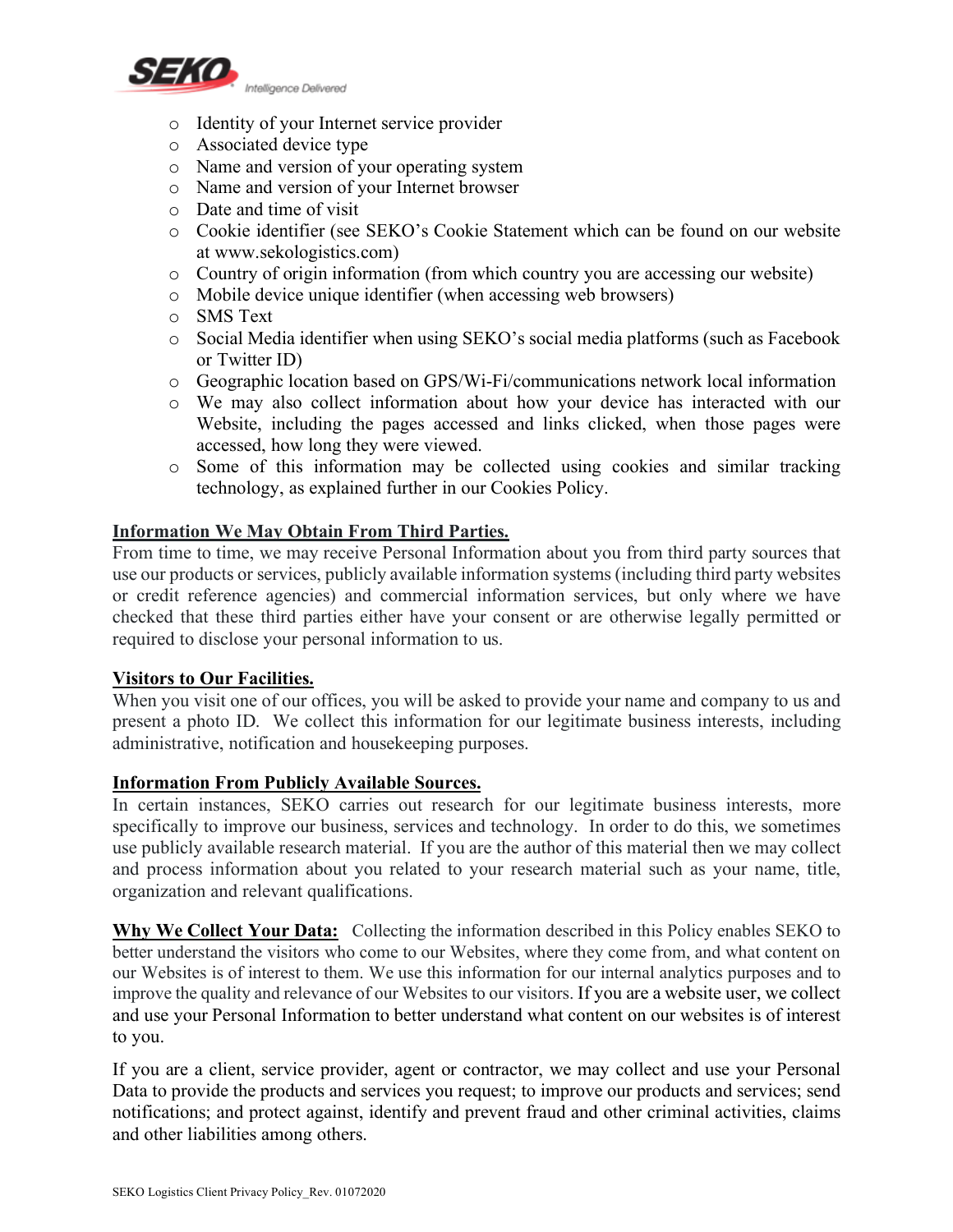

If you are a client, service provider, agent or contractor, we may collect, process, and/or otherwise use your Personal Data for the following purposes (including but not limited to):

- For the purpose of general business relationship management within SEKO
- Provide the information, products and services you request
- Create, view and track shipments
- Provide you with shipment information such as tracking and tracing of shipment location
- Bill you for the products and services you request
- Provide you, if you are a client, with effective customer service
- Contact you with information and notices related to your use of our products and services, including our website
- Contact you with special offers and other information we believe will be of interest to you (in accordance with any privacy preferences you have expressed to us)
- Vet you, if you are a service provider, agent or contractor, to ensure that you (and your company) have the appropriate experience and qualifications to provide services on our behalf
- Invite you to participate in surveys and provide feedback to us (in accordance with any privacy preferences you have expressed to us)
- Improve our products and services and develop new products and services
- Improve our marketing and promotional efforts
- Improve the content, functionality and usability of our website
- Enforce our website's Terms of Use including your privacy rights contained therein, which can be found at www.sekologistics.com
- Use for any other purpose about which we provide notice at the time of collection
- Comply with legal and regulatory requirements; monitoring and enforcing compliance with company policies and procedures and with legal and regulatory requirements
- Protect the security of Personal Data as well as SEKO systems and premises
- Protect against, identify and prevent fraud and other criminal activity, claims and other liabilities

If you are a website or application user, we may collect, process, or otherwise use your Personal Information for the following purposes, including but not limited to:

- Understanding what content is of interest to you
- For our internal analytics purposes
- To improve the quality and relevance of our websites to our visitors
- To improve the quality of our applications.

**Data Transfers:** We do not sell, disclose, or otherwise process your Personal Data except as described herein or otherwise disclosed to you at the time the data is collected. We will retain your Personal Data no longer than is necessary to carry out the purposes listed in this Privacy Policy and/or as required by applicable law.

SEKO may at times share information with third parties in situations where we believe, in good faith, that the law requires us to do so. Such instances that third parties would be involved would be exclusively to the required extent in order to perform the services that you have requested or authorized and to protect your and our rights, property or security, if we are obligated to do so based on applicable laws, orders by courts or other government regulations. SEKO understands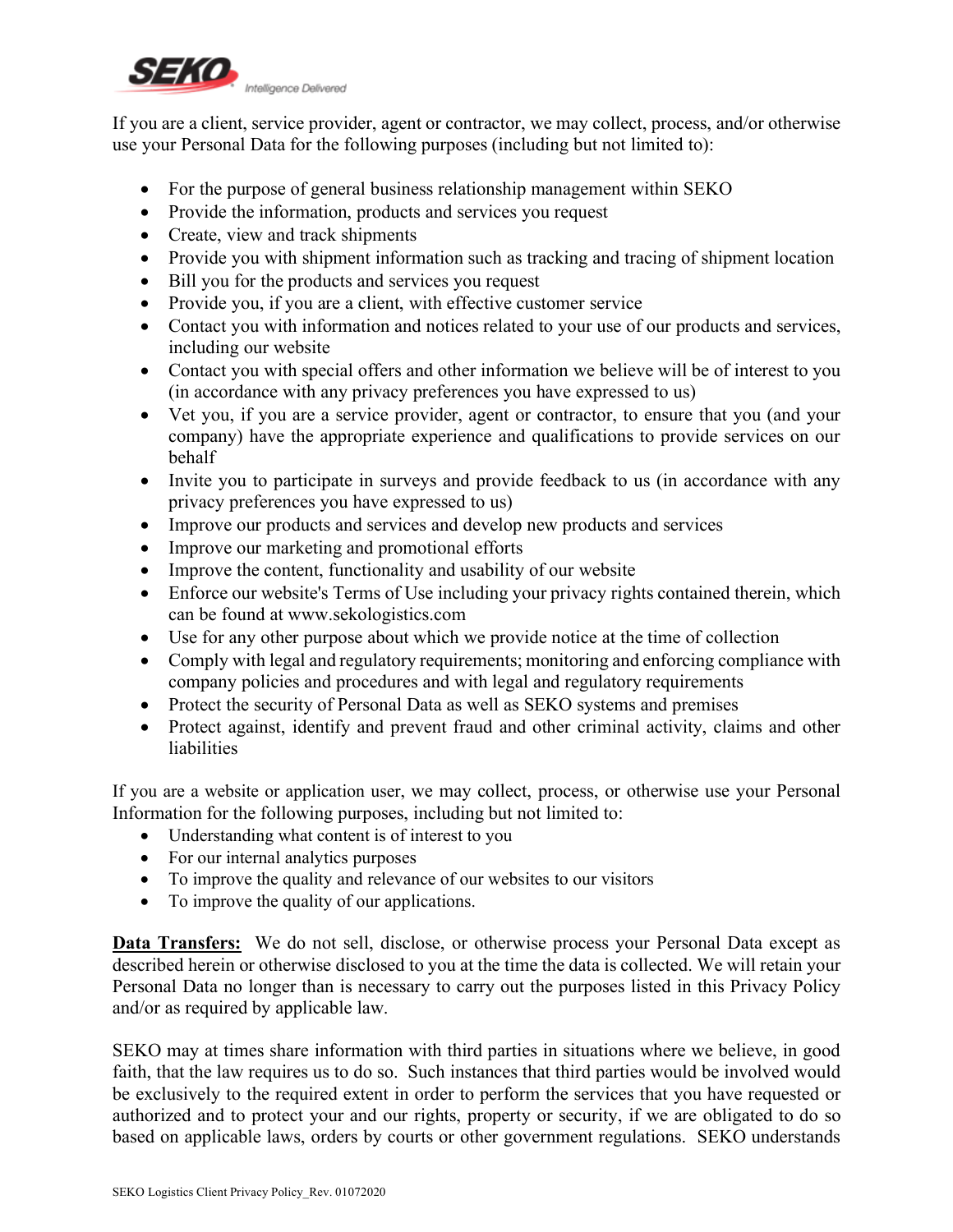

that our agents, clients and other affiliate companies to whom we pass on your Personal Data, might possibly be domiciled outside of your home country, and potentially also in countries with data protection laws that can differ from those applicable in the country where you are domiciled. In such cases, SEKO will ensure and take measurable steps to protect your Personal Data by introducing suitable legal mechanism, e.g. SEKO Logistics Data Processing Agreement which contains contractual protections for the transfer of personal information among various jurisdictions (including, e.g., the European Commission's Standard Contractual Clauses).

You can be assured that we protect the information we collect. By using our products and or services and by accessing our website, you agree to the collection, use and sharing of your Personal Data and information in accordance with this Privacy Policy.

**What Rights Do You Have Over Your Information?** You can request a confirmation from the Data Controller of whether Personal Data is being processed by us. You may ask us how we process your data, correct or delete your Personal Data, request to limit the processing of Personal Data, to request a receipt of personal information relating to you that you have made available to the Data Controller and you have the right to revoke your consent at which time the legitimacy of the processing that has taken place up until your objection will not be affected by the revocation of the consent. Where the applicable Laws require it, you may also have the right to request and obtain a complete copy of all information stored about you.

If you are a resident of California or the European Economic Area you have the following additional data protection rights:

- You can request a confirmation from the Data Controller of whether Personal Information is being processed by us.
- If you wish to access, correct, update or request deletion of your personal information, you can do so at any time by contacting us using the contact details provided below, which you can see by clicking the following link: How to Contact Us. If applicable, you may also be able to access and update certain information via your online account.
- You can object to processing of your Personal Information, ask us to restrict processing of your Personal Information or request portability of your personal information. Again, you can exercise these rights by contacting us using the contact details provided below, which you can see by clicking the following link: How to Contact Us.
- You have the right to opt-out of any marketing communications we send you at any time. You can exercise this right by clicking on the "unsubscribe" or "opt-out" link in the marketing e-mails we send you. To opt-out of other forms of marketing (such as postal marketing or telemarketing), then please contact us using the contact details provided below, which you can see by clicking the following link: How to Contact Us.
- Similarly, if we have collected and process your personal information with your consent, then you can withdraw your consent at any time. Withdrawing your consent will not affect the lawfulness of any processing we conducted prior to your withdrawal, nor will it affect processing of your personal information conducted in reliance on lawful processing grounds other than consent.
- You have the right to complain to a data protection authority about our collection and use of your personal information. For more information, please contact your local data protection authority.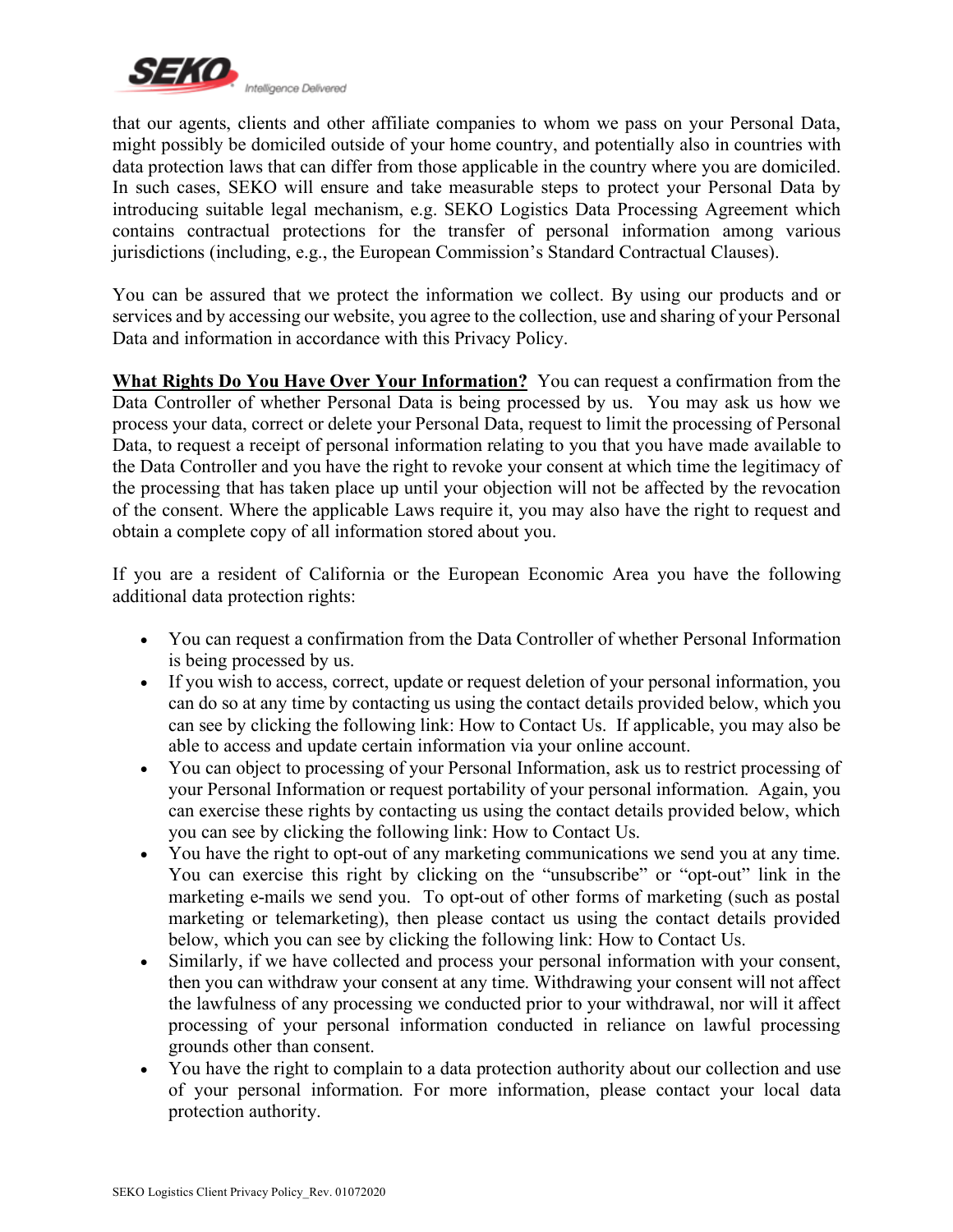

- SEKO shall not discriminate against a consumer for exercising their rights under the CCPA or any other applicable data privacy regulation.
- Where the applicable Laws require it, you may also have the right to request and obtain a complete copy of all information stored about you.
- To the extent a company sells your Personal Information (which SEKO does not), if you are a California consumer, you may opt out of SEKO selling your personal Information by clicking a link titled "Do Not Sell My Personal Information" which link will be located on SEKO's homepage.
- You may request erasure of your Personal Information in accordance with our Data Erasure Policy by contacting us via email or phone, or by submitting an online request.

We respond to all requests we receive from individuals wishing to exercise their data protection rights in accordance with applicable data protection laws.

**Who Might SEKO Share My Information With?** We may disclose your personal information to the following categories of recipients:

- to our affiliates, as well as to a limited number of third-party business partners, service providers, vendors, suppliers and other contractors (collectively, "Service Providers") for the purpose of assisting us in providing, managing, deploying, enhancing, or improving our services. SEKO maintains contracts with these SEKO affiliates and Service Providers restricting their access, use and disclosure of Personal Information in compliance with our Privacy Policy obligations. We also may share or disclose Personal Information to the extent that the customer or other data controller has obtained the relevant individual's consent.
- to our affiliates, third party services providers and partners who provide data processing services to us, for example (i) to support the delivery or pick up of shipment, or (ii) to support the delivery of, provide functionality on, or help to enhance the security of our websites, applications or services, (iii) for quality control and assurance, or (iv) improving our services and developing new services. We may also share personal information with such third parties where we consider that such disclosure is necessary to protect the safety or legitimate business interests of those third parties, including to investigate suspected fraud or to trace debtors.
- to any competent law enforcement body, regulatory, government agency, court or other third party where we believe disclosure is necessary (i) as a matter of applicable law or regulation, (ii) to exercise, establish or defend our legal rights, or (iii) to protect your vital interests or those of any other person;
- to an actual or potential buyer (and its agents and advisers) in connection with any proposed purchase, merger or acquisition of any part of our business, provided that we inform the buyer it must use your personal information only for the purposes disclosed in this Privacy Policy;
- to any other person with your consent to the disclosure.

**Sale of Personal Information:** Other than the uses provided for herein, **SEKO does not sell your Personal Information to any third parties**. In the unlikely future event that SEKO does sell your Personal Information to a third party, SEKO's website will be updated to include a link titled "Do Not Sell My Personal Information" which you may follow to opt out of such sale of your Personal Information. Such link will be located on our homepage and on each page in which Personal Information is requested.